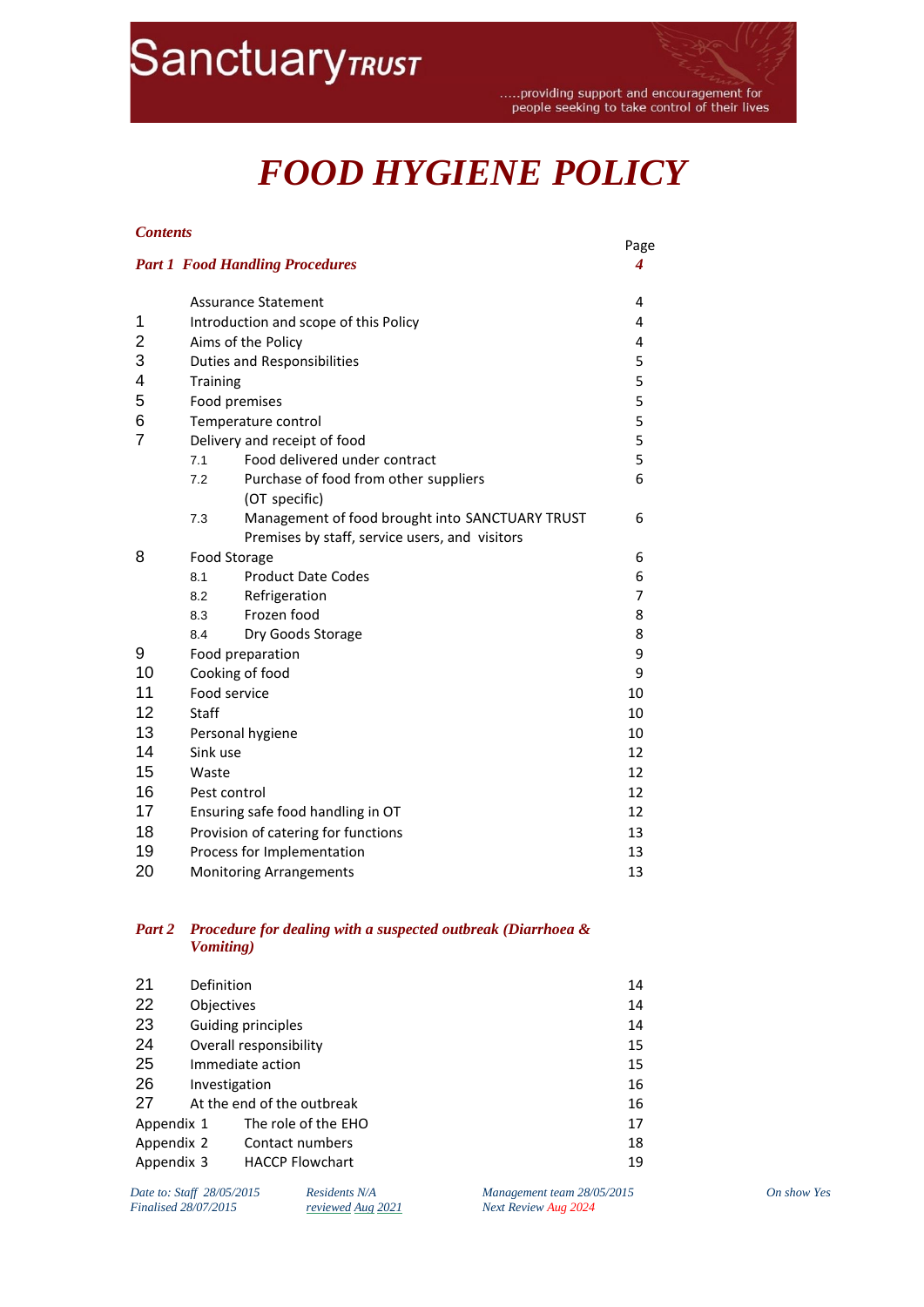#### *ASSURANCE STATEMENT*

The purpose of this Policy is to ensure safe practice among food handlers in accordance with the policies of Sanctuary Trust and current legislation.

Related Policies and Statements: Hand Hygiene, Environmental Cleaning and Spills Management; and the Catering Specification documents.

This Policy is in two Parts. Part 1 covers food handling procedures. Part 2 outlines the procedure to deal with a *suspected outbreak.*

#### <span id="page-1-0"></span>*PART 1 Food Handling Procedures*

#### <span id="page-1-1"></span>*1. Introduction and scope of this Policy*

All food handling, storage, preparation and service activities must be conducted in safe and hygienic areas, in accordance with current policies and legislation, including:

- The Health Act 'Hygiene Code' 2006
- Food Hygiene (Eng) Regulations 2006
- Food Hygiene (EC) Regulations 852/2004
- The Food Safety Act 1990
- The Food Hygiene (General) Regulations 1970
- The Food Hygiene (Amendment) Regulations 1990
- The Health and Safety at Work Act 1974.

This Policy covers catering staff, Sanctuary Trust and contract staff groups involved in beverage and food provision and services including but not limited to:

- Sanctuary Trust staff and volunteers who are responsible for the Meals andCatering Provisions Service
- External contractors providing food services to Sanctuary Trust
- Nomad Outside Catering
- Staff food and beverage preparation areas

Each Service must identify the potential food hazards within their area of operation, and implement effective control, monitoring and recording procedures at those points criticalto food safety.

To comply with Food Hygiene Legislation, all areas within Sanctuary Trust that prepare food will need to carry out a Hazard Analysis and Critical Control Points (HACCP) that identifies hazards within the food chain and lay down systems of ''good practice'' tominimise operational risk.

#### <span id="page-1-2"></span>*2. Aims of the Policy*

The fundamental objective of the Food Hygiene Policy is to protect human life and health. The Policy also aims to identify procedures for safe practice for all food handlers,to prevent cross contamination and potential foodrelated illness for service users, staffand visitors to:

Ensure that staff are fully aware of all potential food hazards.

Ensure that high standards of personal and environmental hygiene are adhered to at all stages to ensure that food safety is not compromised.

Satisfy current legal requirements.

Minimise the risk of customer complaints or other action against the organisation.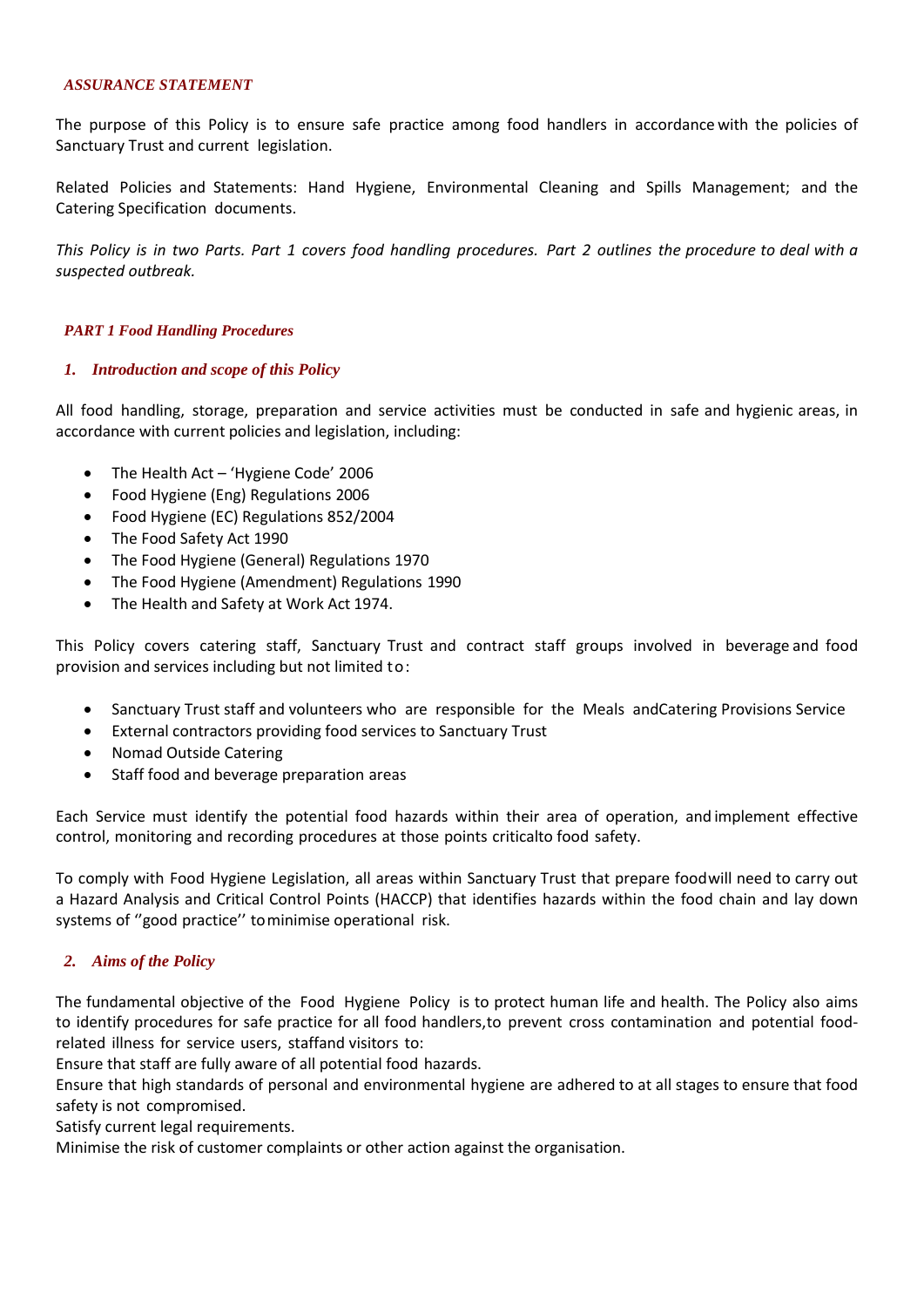#### <span id="page-2-0"></span>*3. Duties and Responsibilities*

All managers with responsibility for services that handle food must ensure that allrelevant staff are aware of, and adhere to, this Policy. A food handler is anyone who isinvolved in the handling or preparation of food goods and beverages.

This Policy will be regularly reviewed and updated in accordance with developments in legislation, with particular reference to identifying points that are critical to food safety.

Sanctuary Trust management are responsible for the provision of appropriate premises for food prepared within the organisation.

#### <span id="page-2-1"></span>*4. Training*

All food handlers must receive food handling training and updates of an appropriate content, length and frequency to reflect their role and food handling responsibilities.

#### <span id="page-2-2"></span>*5. Food Premises*

Food premises should be kept clean, maintained in good repair and well ventilated. The layout and design, sitting and size must allow adequate working space to allow for thehygienic performance of all food handlers and to avoid airborne contamination.

Drainage should be designed to prevent waste from a contaminated area drainingtowards a clean area. Toilets should not open directly into any room where food ishandled.

Hand wash basins should be located conveniently. Separate sinks for washing foodshould be available.

Dishwashers should reach thermal disinfection temperatures (see Standards for theClinical Environment Policy).

#### <span id="page-2-3"></span>*6. Temperature Control*

It is a legal requirement that temperature checks are completed throughout the entire food chain (from delivery to consumption).

#### <span id="page-2-4"></span>*7. Delivery and receipt of food*

#### <span id="page-2-5"></span>**7.1 Food delivered under contract**

Sanctuary Trust must ensure that all companies who supply food to Sanctuary Trust comply with the following legal requirements:

- High risk foods \* will be delivered chilled between 0-4ºC.
- Fresh meat poultry and fish will be delivered chilled between 0 4ºC.
- Fresh fish preferably should be iced.
- Frozen foods will be delivered at or below -18ºC. There must be noevidence of defrosting or freezer burn.
- Cook-chill products will be delivered at 3ºC.

*\* High risk foods are usually those which contain protein and are intended for consumption without treatment which would destroy such organisms, e.g.:*

*i all cooked meat and poultry;*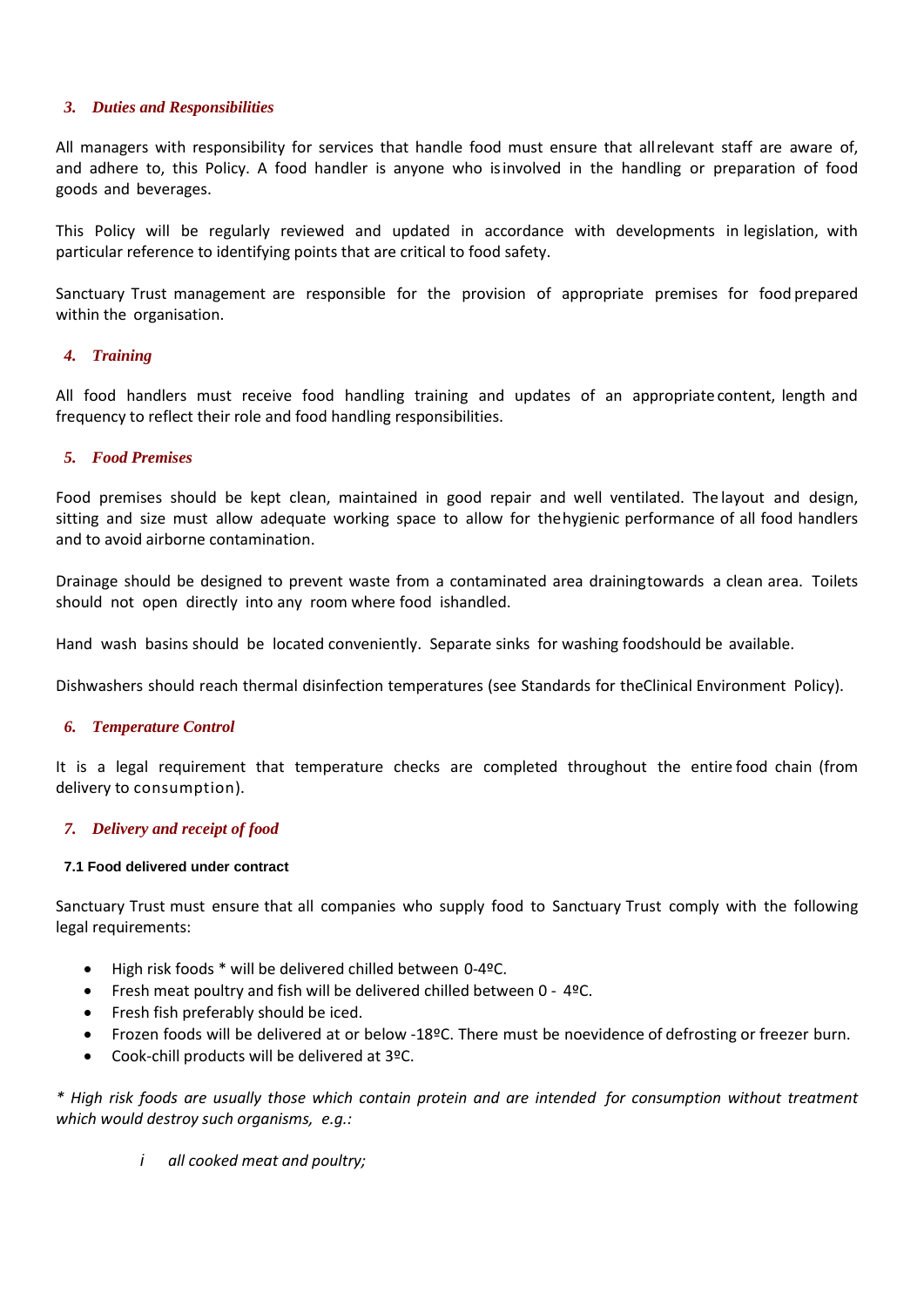- *ii cooked meat products including gravy and stock;*
- *iii milk, cream, artificial cream, custards and dairy produce;*
- *iv cooked eggs and products made with eggs, for example mayonnaise, but excluding pastry, bread and similar baked goods;*
- *v shellfish and other seafood, for example, oysters;*
- *vi cooked rice.*

Food that does not reach these standards will be rejected at the point of delivery and returned to the supplier.

#### *7.2 Purchase of food from other suppliers*

Where food is purchased from outside suppliers; this may be required to meet service users' needs and preferences (dietary, cultural, personal), or to replicate a domestic setting, i.e. smaller package sizes and portions.Shopping for food may also be used as an intervention with service users.

When purchasing food from outside suppliers, staff must be satisfied that premisesare hygienic. Food should be purchased from an outlet where food and food ingredientscan be traced and records maintained. If there is any temperature abuse e.g. frozenfood defrosting en-route between purchase and storage / use, the staff member mustensure that the food is not consumed unless the instructions on the packaging state thatit is safe to do so. The use of a cool bag to transport certain foodstuffs will reduce thisrisk. Food will then be treated as fresh but must not be refrozen in the defrosted state. If eggs are purchased they must all be individually stamped with a 'use by' date. All fooditems must be purchased before the 'sell by date' and used by the 'use by date. Staffmust not bring food items from home for use with customers and service users and must comply with all of the food hygiene standards outlined throughout the policy.

#### *7.3 Management of food brought into Sanctuary Trust Premises by staff, service users, and visitors*

Service users, visitors and staff bringing food into the organisation do so at their own riskand will need to be informed of the organisations Food Hygiene Policy. Hot food brought into the organisation by service users, visitors and staff must be consumed straight away and not reheated or mixed with food provided by the organisation. Staff should maintain records of the food outlets providing meals from any external source to ensure traceability in the eventof an enteric outbreak where food may be implicated.

Service user and staff cold food stored in the fridge must be stored in clean, sealedcontainers that are clearly labelled with the name, contents and the date. If the food isnot consumed this must be discarded at the end of the d a y .

## <span id="page-3-0"></span>*8. Food Storage*

The correct storage of foods is important to ensure adequate provision throughout the year. Failure to ensure satisfactory conditions of temperature, humidity stock rotation, and the integrity of packaging can result in problems of unfit or spoiled food but will atthe very least, result in a considerable reduction in shelf life.

#### <span id="page-3-1"></span>*8.1 Product Date Codes*

To ensure good stock rotation and compliance with the Food Labeling Regulations, all foods with the exception of unprepared and uncut fruit and vegetables, sugar, wine, salt, fresh bread must be date coded. Produce delivered by nominated suppliers will be date coded as part of the purchase specification. Date codes are classified under two headings:

'USE BY' - applied to highly perishable, 'high risk'' products such as cooked meats, dairy products.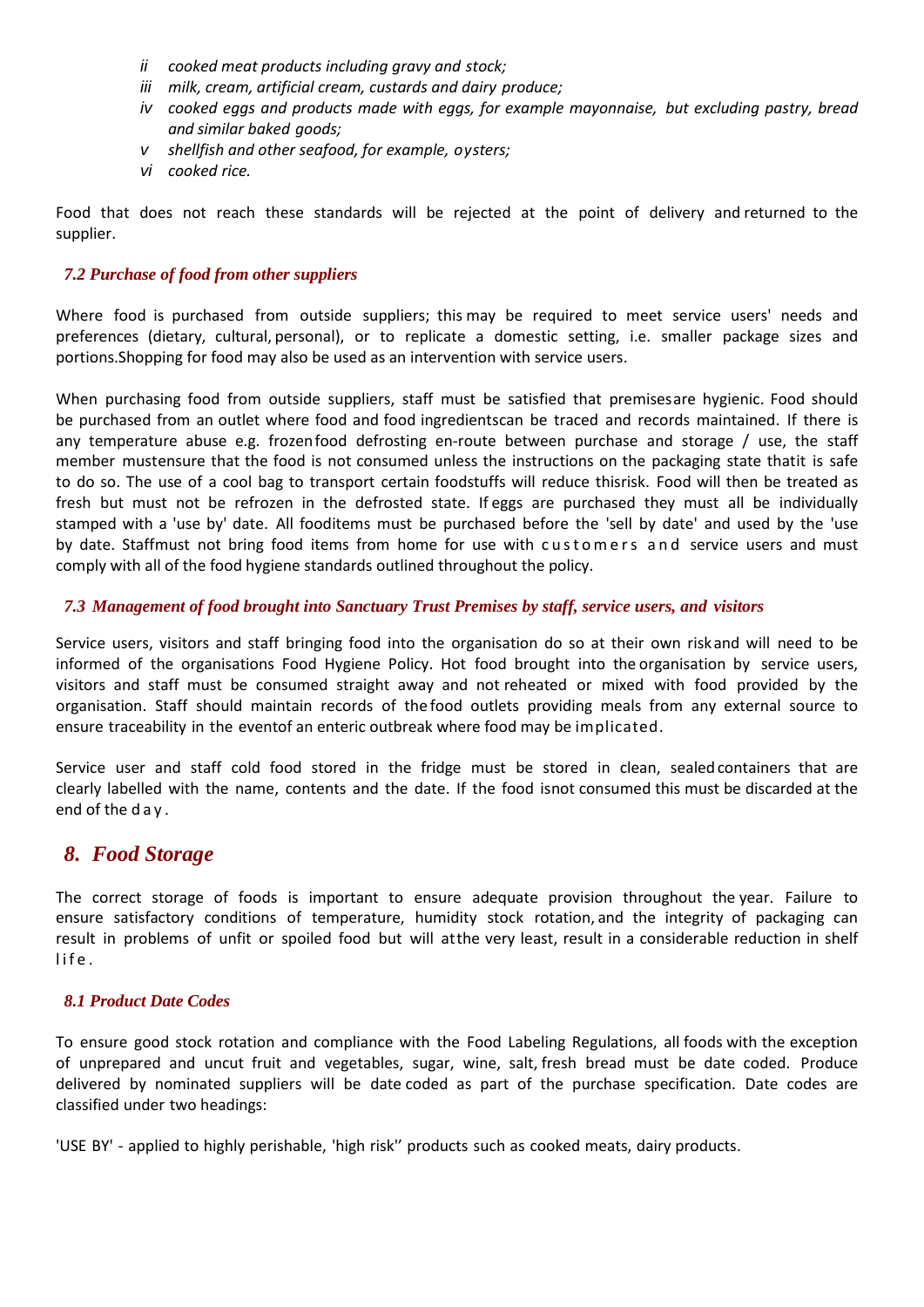'BEST BEFORE' - applied to perishable and non- perishable foods, e.g. cereals and packed products, cans, bottles, usually with a shelf life of over three m o n t h s .

All products must be used before the expiry of these dates but care must be taken whenusing products to also check additional instructions, for example: *refrigerate afteropening, use within three days of opening.* It is a direct offence to have food inpossession beyond its *use by* date.

Opened packs of food should be: decanted into clean containers with close fitting lids,labelled and date coded. The rule *FIRST IN ~ FIRST OUT* should always be applied.

#### <span id="page-4-0"></span>*8.2 Refrigeration*

Refrigeration is a method of storage by which spoilage is delayed but not prevented.

#### *8.2.1. The following rules should be applied when storing food in a refrigerator:*

- High risk foods\* should be stored between 0 4ºC.
- Fresh meat, poultry and fish should be stored between 0 1ºC.
- Frozen foods to be stored at or below -18ºC.
- Cook-chill products to be stored at 3ºC or below.

*\* High risk foods are usually those which contain protein and are intended for consumption without treatment which would destroy such organisms, e.g.:*

- *i all cooked meat and poultry;*
- *ii cooked meat products including gravy and stock;*
- *iii milk, cream, artificial cream, custards and dairy produce;*
- *iv cooked eggs and products made with eggs, for example mayonnaise, but excluding pastry, bread and similar baked goods;*
- *v shellfish and other seafood, for example, oysters;*
- *vi cooked rice.*

#### *8.2.2 Siting refrigerators*

Refrigerators should be easily accessible and not be positioned near to any heat source.Ideally they should be in well ventilated areas away from direct sunlight.

#### *8.2.3 Loading refrigerators*

Refrigerators should be packed in a manner which allows good air circulation. All foodshould be covered to prevent drying out, cross contamination and odor absorption.However food packaging should not be stored as this may introduce contamination intothe refrigerator. Highest risk foods should be given priority if space is limited and shouldbe stored at the rear of the refrigerator and always above raw foods.

#### *8.2.4 Cleaning*

This should take place on at least a weekly basis using food safe chemicals. Spillagesshould be cleaned as soon as they occur. After cleansing, the surfaces need to becompletely dried. If the refrigerator does not defrost automatically defrosting should takeplace at least once a week to ensure that there is no buildup of ice. A cleaning recordshould be kept.

#### *8.2.5 Maintenance*

Refrigerators should be serviced in accordance with manufacturer's recommendations.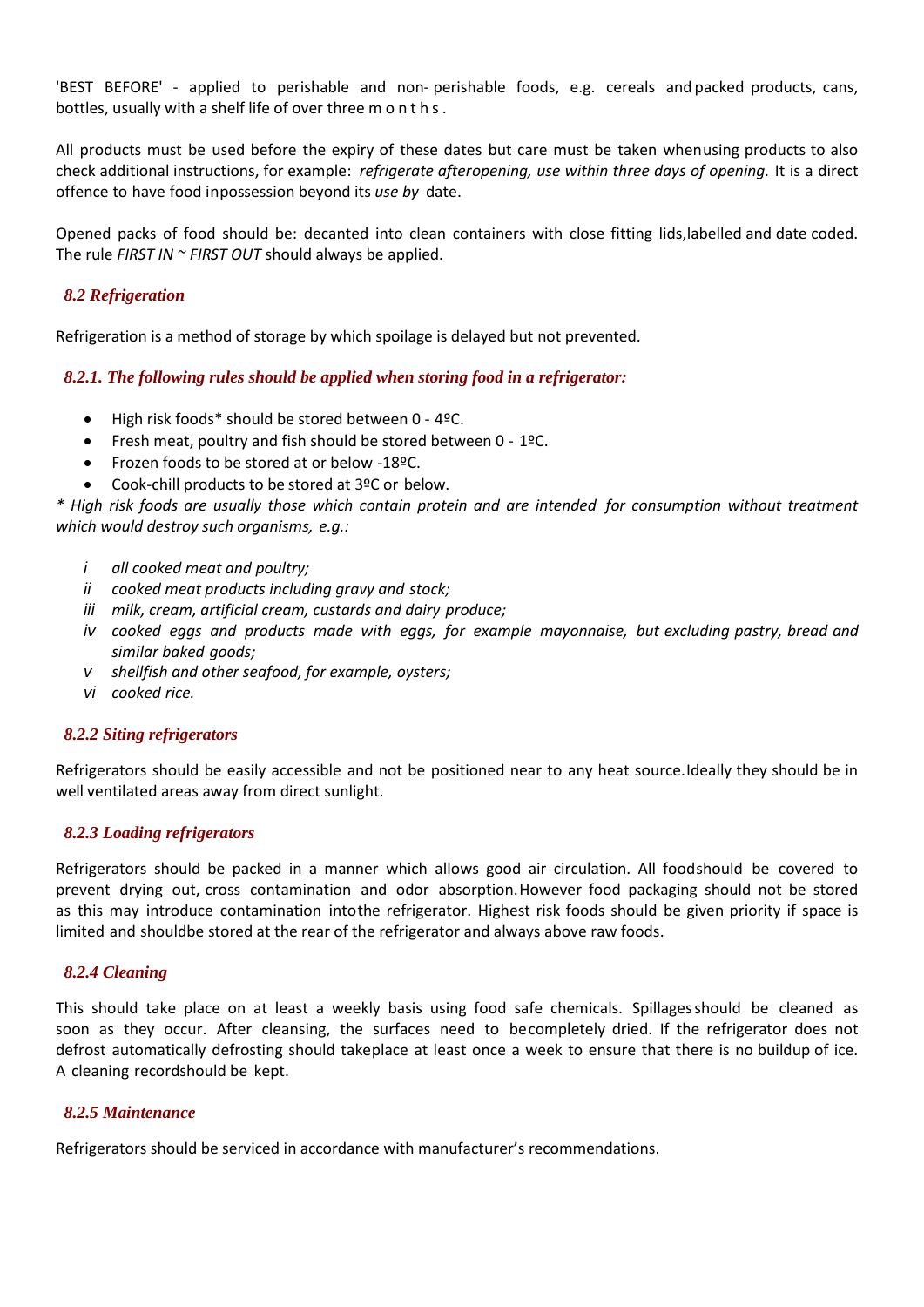#### *8.2.6 Selecting Refrigeration*

The following factors should be considered:

#### *Operating Temperatures*

Units must be capable of maintaining satisfactory storage temperatures in busy kitchens.Fan-assisted cooling is essential to circulate cold air throughout the storagecompartment and maintain uniform temperatures.

#### *Construction*

Should be constructed to facilitate easy cleaning. Large motors are best positionedoutside as they generate heat and collect dust. Ideally doors and floors should be stainless steel to provide the greatest resistance to impact change.

#### *Automatic Defrost*

Ensures that the coil remains free of insulating ice, and keeps down the running cost. Itis also useful if there is a light which indicates when the unit is on automatic defrost.

#### *Thermometers*

Should be located externally and be easily readable with the door(s) closed. Regulartemperature checks using an independent thermometer should also be made.

#### <span id="page-5-0"></span>*8.3 Frozen food*

#### *8.3.1 Operating Temperatures*

Use the star rate system to identify the required operating temperature and hence the storage period for food.

| <b>RATING</b>  | <b>OPERATING TEMP.ºC</b> | <b>STORAGE</b> |  |
|----------------|--------------------------|----------------|--|
| <b>11 STAR</b> | -6                       | 1 week         |  |
| 2 STAR         | $-12$                    | 1 month        |  |
| 3 STAR         | $-18$                    | 3 months       |  |
| 4 STAR         | $-24$                    | 6 months       |  |

Food produced, prepared and frozen by SANCTUARY TRUSThas a shelf life of thirty days. Frozen food from contract and outside suppliers should be stock rotated and used before theexpiry date.

#### *8.3.2 Protection of Food During Storage*

A common fault found in most food premises is that food is poorly wrapped thus allowing contamination, oxidation and dehydration. All food should be stored in air tight packagingwhich is date coded.

#### *8.3.3 Thawing of Frozen Food*

The following steps should be taken to avoid cross contamination during thawing:

- Remove external packaging and place in container.
- Defrost food away from other high risk foods ideally in a thawing cabinet (12-15ºC).
- Clean contaminated work surfaces e .g chopping boards.
- Leave for sufficient time.
- Dispose of any raw juice carefully.
- Cover defrosted food and put in refrigerator

#### *8.4 Dry Goods Storage*

Dry goods require protection from: low temperatures, damp, excessive heat, directsunlight, pests. This requires: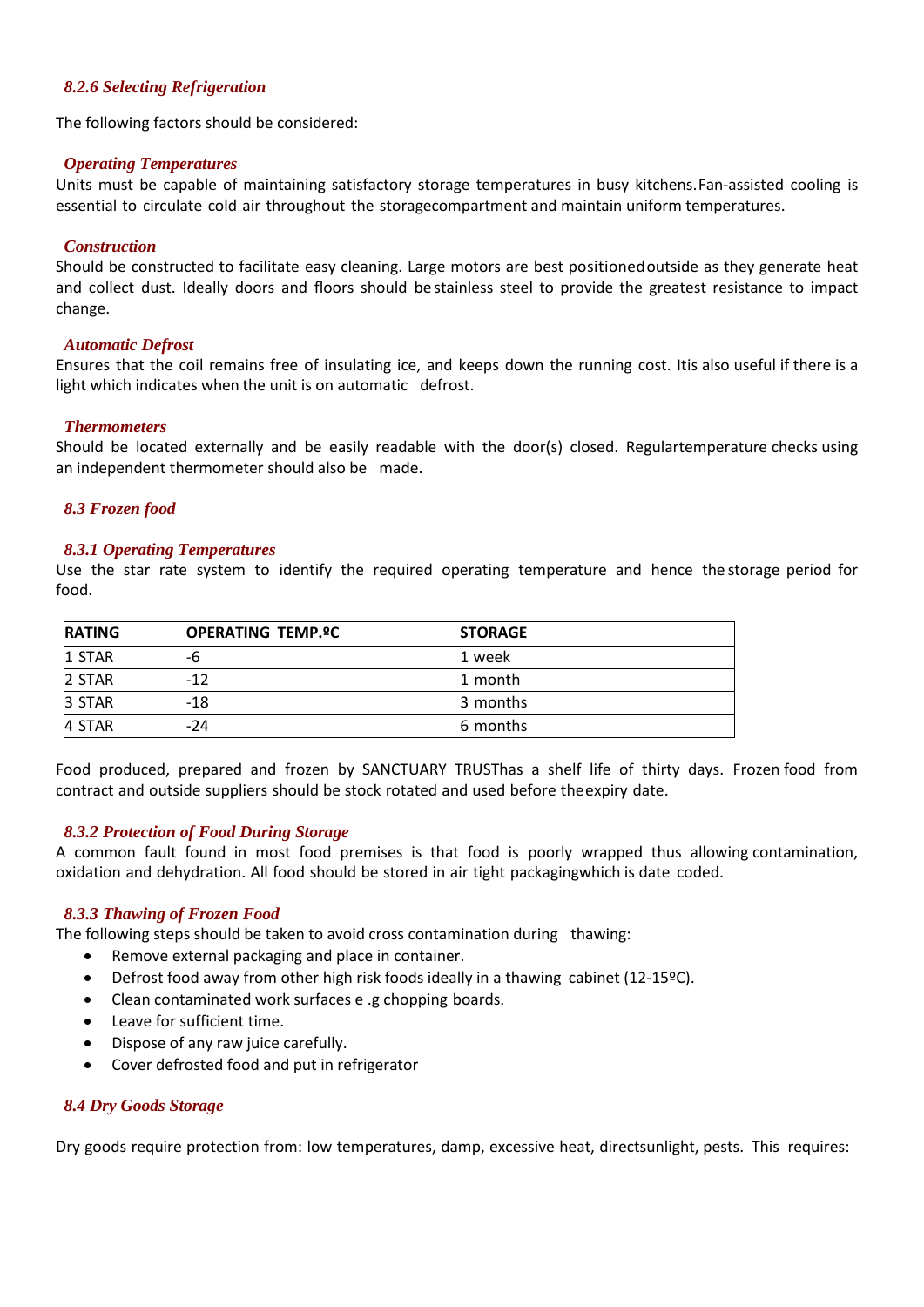- Steady temperatures of 10 15ºC
- Ventilation (relative humidity 50- 60%)
- Pest proof structure
- Shelving and structure which can be cleaned easily
- Products stored off the ground
- Routine cleaning
- Stock rotation

## <span id="page-6-0"></span>*9. Food preparation*

#### *9.1 Thawing of Frozen Food*

It is important that frozen foods are allowed to defrost under controlled conditions, i.e. ina refrigerator. This is to ensure that the bacterial loading is kept to a minimum whilst defrosting is thorough. If frozen foods, particularly poultry, are not thawed properly priorto cooking, then cooking may be inadequate and bacteria could survive.

To ensure the safe defrosting of food and avoid cross contamination the following steps should be taken:

- *i* Remove external packaging and place in container.
- *ii* Defrost food away from other high risk foods ideally in a thawingcabinet (12-15°C).
- *iii* Clean contaminated work surfaces e .g chopping boards.
- *iv* Leave for sufficient time.
- *v* Dispose of any raw juice carefully.
- *vi* Cover defrosted food and put in refrigerator

#### *9.2 Preparation Surfaces and Equipment*

After each use, food preparation surfaces must be cleaned to remove all loose fooddebris, washed down with an appropriate hot water and detergent solution, rinsed offand left to air dry. Food preparation equipment must also be cleaned after each use.

Cleaning schedules must be in place to ensure that all equipment in a food preparationarea is cleaned regularly, and a cleaning record kept.

#### *9.3 Contamination*

To avoid cross contamination it is important that the same equipment is not used forhandling raw and high risk products without being disinfected. To prevent this fromoccurring it is recommended that different colours are used. Colour coding may be extended to include washing facilities, trolleys, protective clothing and packagingmaterial.

#### *9.4 Equipment Maintenance*

All items of equipment used in connection with the transportation, storage, production and service of food must be in good repair and condition. Maintenance of such equipment is an integral component of the organisations *Due Diligence* management obligations. Sanctuary Trust, is, therefore committed to a proactive and systematic assessment of equipment needs. In general the maintenance of equipment in kitchens is carried out by Sanctuary Trust's Management. All electrical equipment will be PAT tested on aregular basis.

Equipment that has deteriorated with age becomes incapable of being cleanedthoroughly. Cracked, chipped, broken and badly pitted equipment allows the harborageof dirt and bacteria and should be replaced. String or tape should not be used to repairdefective handles of knives or other equipment.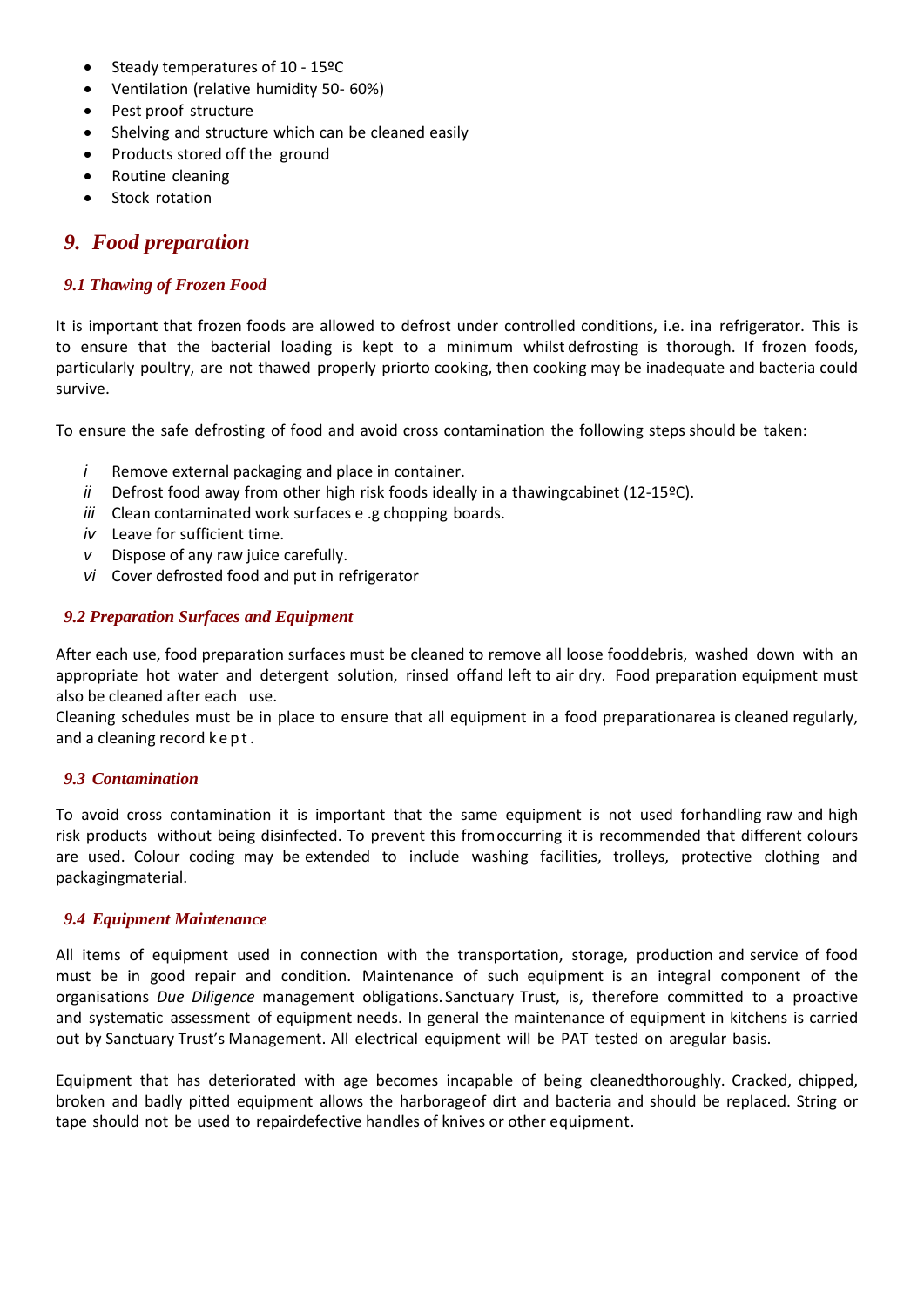## <span id="page-7-0"></span>*10.Cooking of food*

#### *10.1 Temperatures*

Cooking is a form of preservation but is generally used to make food more palatable.Internal temperatures of around 75°C should be achieved to ensure bacteriologicalsafety; however, some bacteria do survive these temperatures. The centre of cookedmeat should be checked regularly with an accurate temperature probe which is always disinfected before use. The external surface of a joint of meat, for example, may give the appearance of being thoroughly cooked but the centre temperature may be quite low.

All foods should be temperature probed before service.

#### **10.2 Cook-Freeze Foods**

Cook - freeze foods should be regenerated to a temperature of at least 70°C. Meals regenerated for consumptionmust be probed to ensure that the correct temperature has been achieved.

## <span id="page-7-1"></span>*11.Food Service*

#### *11.1 Hot Foods*

All hot food should be served at or above 70°C. It should not be left on the counter for aperiod of longer than 30 minutes. If food does not maintain the required temperature it should be discarded, under no circumstances should it be re-heated. All food intendedfor service on a particular day should be discarded if not served, it should not be re-served the following day.

#### *11.2 Cold Foods*

All cold food should be served form a chilled display unit at a temperature of or below5°C. All food intended for service on a particular day should be discarded if not served, itshould not be re-served the following day.

Foods displayed without a temperature control display must be consumed immediatelyall foods displayed as such should be destroyed if not consumed. This rule applies forfood served at functions regardless of whether they have been prepared by the CateringDepartment or other parties.

## <span id="page-7-2"></span>*12.Staff*

#### *12.1 Pre-Employment Checks*

All Sanctuary Trust, Agency, Temporary and Contract staff must have a health check prior toappointment. If they are food handlers they should have training at a level commensurate with the post. At minimum this should include Basic Food HygieneTraining and Infection Control training.

All staff should also be informed that should they suffer from diarrhea, vomiting, throatinfections, skin rash, boils or other skin lesions they should report to their manager, nominated Medical Officer and the Occupational Nurse prior to coming to work so thatrecognised procedures may be followed.

Food handlers suffering from infectious conditions not during working hours, must bringto the attention of their manager Occupational Health and Infection Control:

- 1. If any member of the household is suffering from diarrhea or vomiting.
- 2. If they are returning to work after a holiday during which an attack of diarrhea or vomiting.
- 3. If they are returning to work after an illness involving diarrhea or vomiting.

Any staff member suffering from diarrhea and/or vomiting, must report to OccupationalHealth and should not come to work until asymptomatic for 48 hours, or longer depending on the infecting organisms and the risk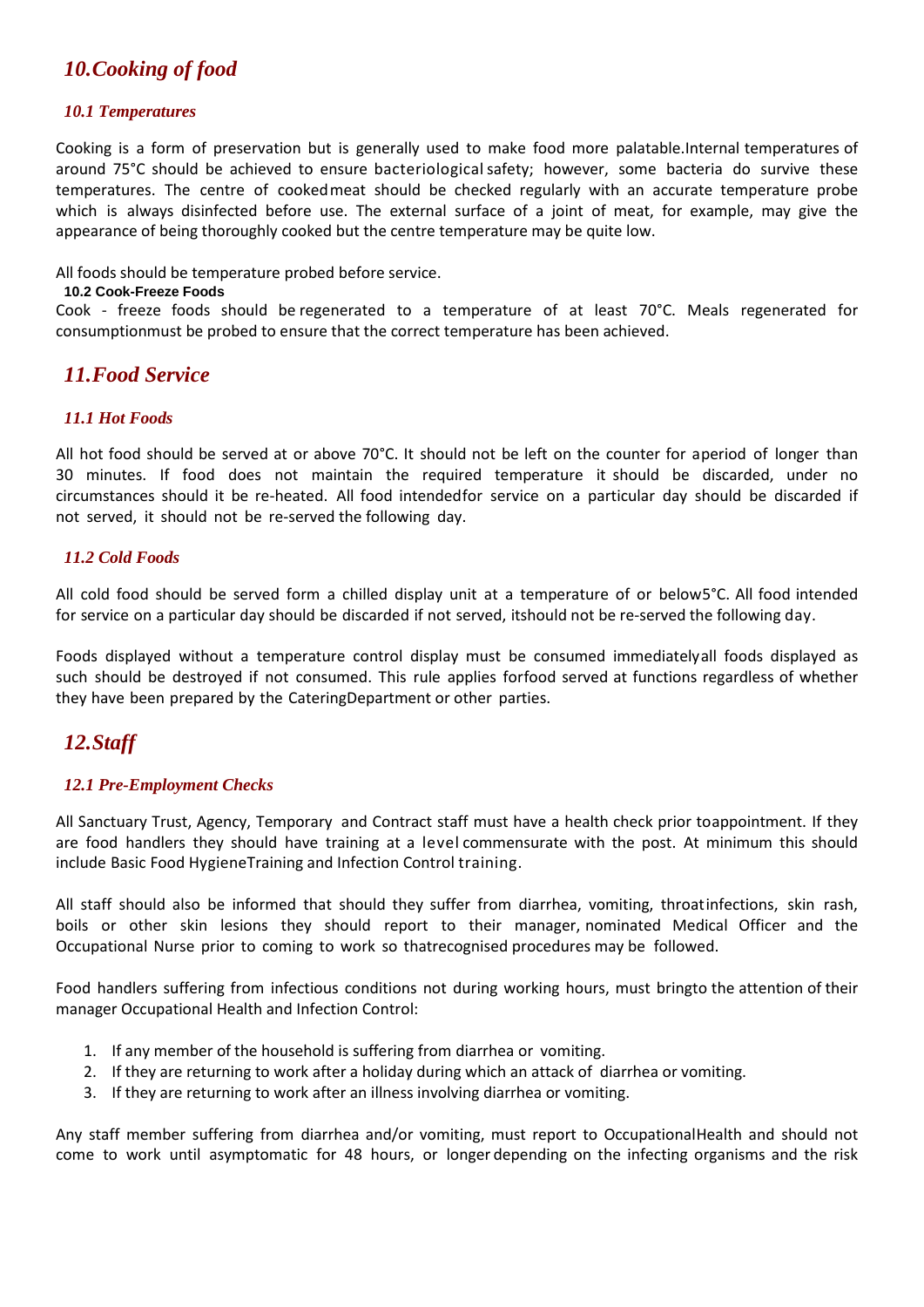group category (refer to the Diarrhea & Vomiting Policy).

## <span id="page-8-0"></span>*13.Personal Hygiene*

It is vital that all food handlers maintain a high standard of personal and general hygiene,to avoid the possibility of spreading infections, or causing food poisoning. Certain groupspose an increased risk of spreading food related illness e.g.

- Group A: Any person of doubtful personal hygiene, unsatisfactory toilet, hand washing and drying facilities at home
- Group B: Children
- Group C: People whose work involves preparing or serving unwrapped food not subject to further heating
- Group D: Staff who have direct contact with susceptible service users

Exclusion from work will be required for enteric infected cases until asymptomatic for 48hours. Microbiology clearance is required for Hepatitis A, E.coli 0157 and Typhoidcases, excreters, carriers and contacts in the risk groups A-D before returning to work.

E. coli and Shigellosis infected cases in groups A-D should not return to work until theyhave 2 negative stool specimens.

Hepatitis A cases in groups A-D should not return until 7 days after the onset of jaundiceand/or other symptoms

Typhoid cases in group C should not return to work until they have **6 negative stool**specimens, groups A, B and D should have 3 negative specimens each obtained oneweek apart after completion of treatment.

#### *13.1 Food Handlers*

- Food handlers must observe high standards of personal cleanliness and have alegal obligation to do so.
- Food handlers must wash their hands regularly (in a nominated wash handbasin) during their shift and in particular:
	- On entering the kitchen
	- Before handling any food or equipment
	- After handling any wrapped or unwrapped food, especially rawitems
	- Before and after any cleaning procedure
	- Between different tasks
	- After touching ears, nose, mouth or hair
	- After any contact with service users or their immediatesurroundings
	- After visiting the toilet facilities
	- After handling waste food or refuse
	- After eating or smoking (smoking is only allowed in designatedareas)

Refer to the Hand Hygiene Policy for further guidance

- Hands must always be washed in a nominated wash hand basin only, withliquid soap and running water and dried using disposable towels.
- Cuts and abrasions must be covered by waterproof dressings.
- Food and drink must not be consumed in any food preparation or ancillary area,including Ward Kitchens.
- Food handlers must not wear jewelry other than wedding rings and un-jeweled stud or sleeper earrings.
- Nail varnish must not be worn. Nails are to kept short and scrupulously clean.
- Smoking is strictly FORBIDDEN in ANY kitchen area (this is an ILLEGAL practice.)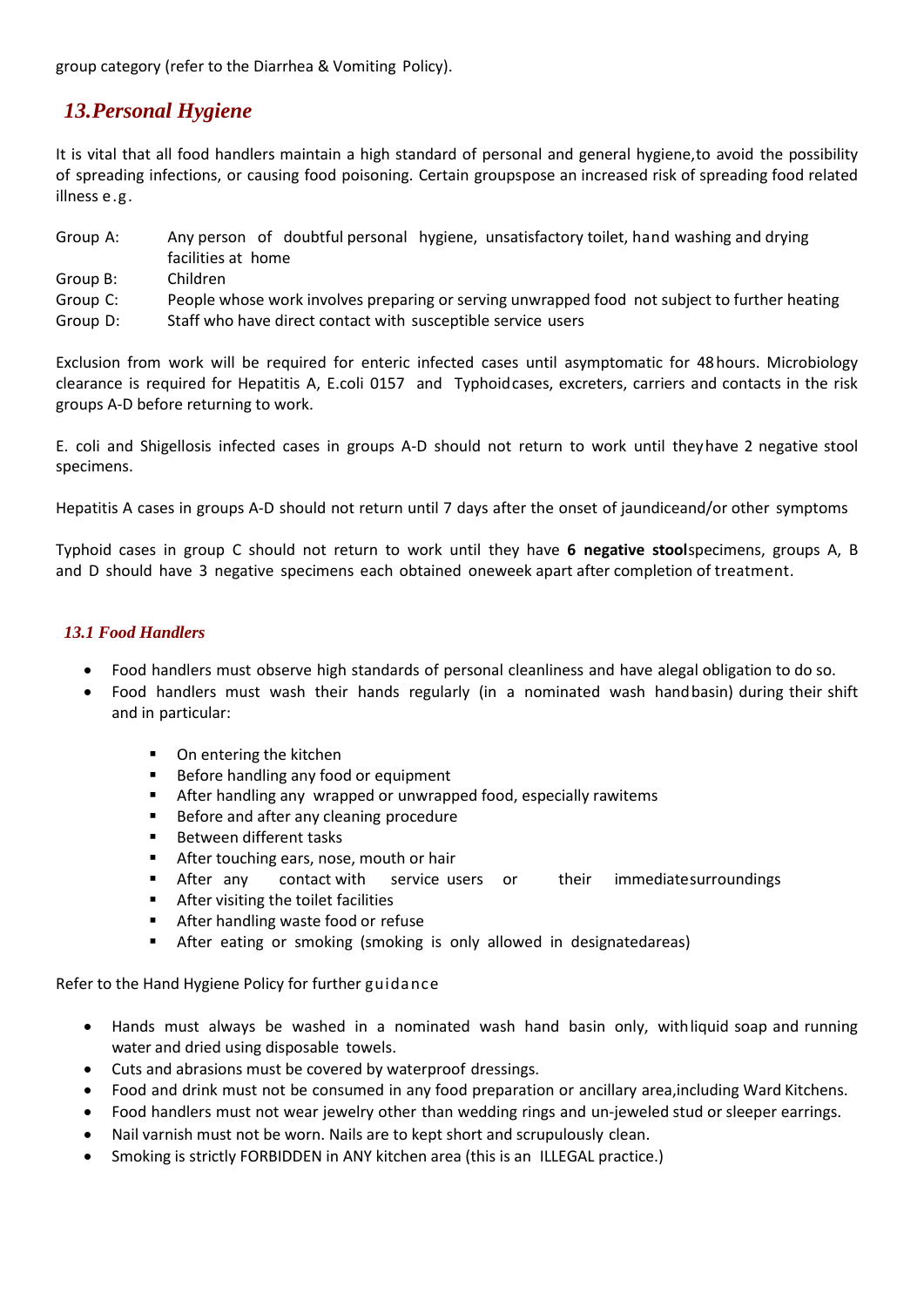#### *13.2 Wash Hand Basins*

Food handlers must wash their hands regularly during their shift in accordance withsection 12.1 above. Hands must be dried using the disposable paper towels supplied. Hand wash basins must be used for hand washing purposes only. Hand wash basinsmust be cleaned regularly.

#### *13.3 Clothing*

- Food handlers must always wear appropriate clean clothing. Catering staff will be issued with uniforms and protective clothing on starting their employment withthe organisation. Staff must wear aprons when working with food.
- Catering staff are required to wear protective head gear to ensure that hair or dandruff do not contaminate food or surfaces. All food handlers should at leastensure that hair is clean and long hair is tied back when handling food.
- Outdoor and work wear clothing are to be kept separate. Protective clothing should not be worn travelling to and from work.
- Footwear must be of a sensible, sturdy, low heeled and enclosed type and must be kept clean.

## <span id="page-9-0"></span>*14.Sink use*

It is imperative that sinks have hot and cold running water. The lack of hot water should be reported to the management immediately. Sinks must be cleanedthoroughly after each use. Food goods and food preparation equipment must NOT be stored under the sink. Sinks in kitchens are for the washing of food preparation equipment only. Separate sluice sinks are provided for filling mop buckets and other cleaning equipment. Equipment and crockery must be washed indishwashers that reach thermal disinfection temperatures.

## <span id="page-9-1"></span>*15.Waste*

Refuse must not be allowed to accumulate in kitchens and must not be left overnight.Waste generated may be stored in black polythene bags which are removed when fulland at the end of each day. The bags must not be overfilled and must be tied to prevent problems from insects. The containers for such bags should be maintained in a cleancondition and be foot operated and staff should be trained to wash their hands after using the receptacles. Receptacles used for the storage of food should not be used forrefuse. Suitable facilities should be provided for the storage of waste prior to its removalfrom the establishment, refuse collectors should not have to enter food or dining areas.

## <span id="page-9-2"></span>*16.Pest control*

#### *16.1 Contract Details*

All sites are covered by a pest control contract. The contractor should visit all sites on amonthly basis to ensure that no infestation has taken place. The contract covers thefollowing the control of rodents (rats and mice) and cockroaches. If there is any evidence of infestation from these or other pests the Pest Control Contractor should becontacted immediately. An Incident Form must be completed.

#### *16.2 Prevention*

With all forms of pest control prevention is better than cure. Good housekeeping isessential. All spillages should be removed as soon as possible. Waste receptaclesshould be provided with food pedals and tight-fitting  $lids$  and not o v e r f illed.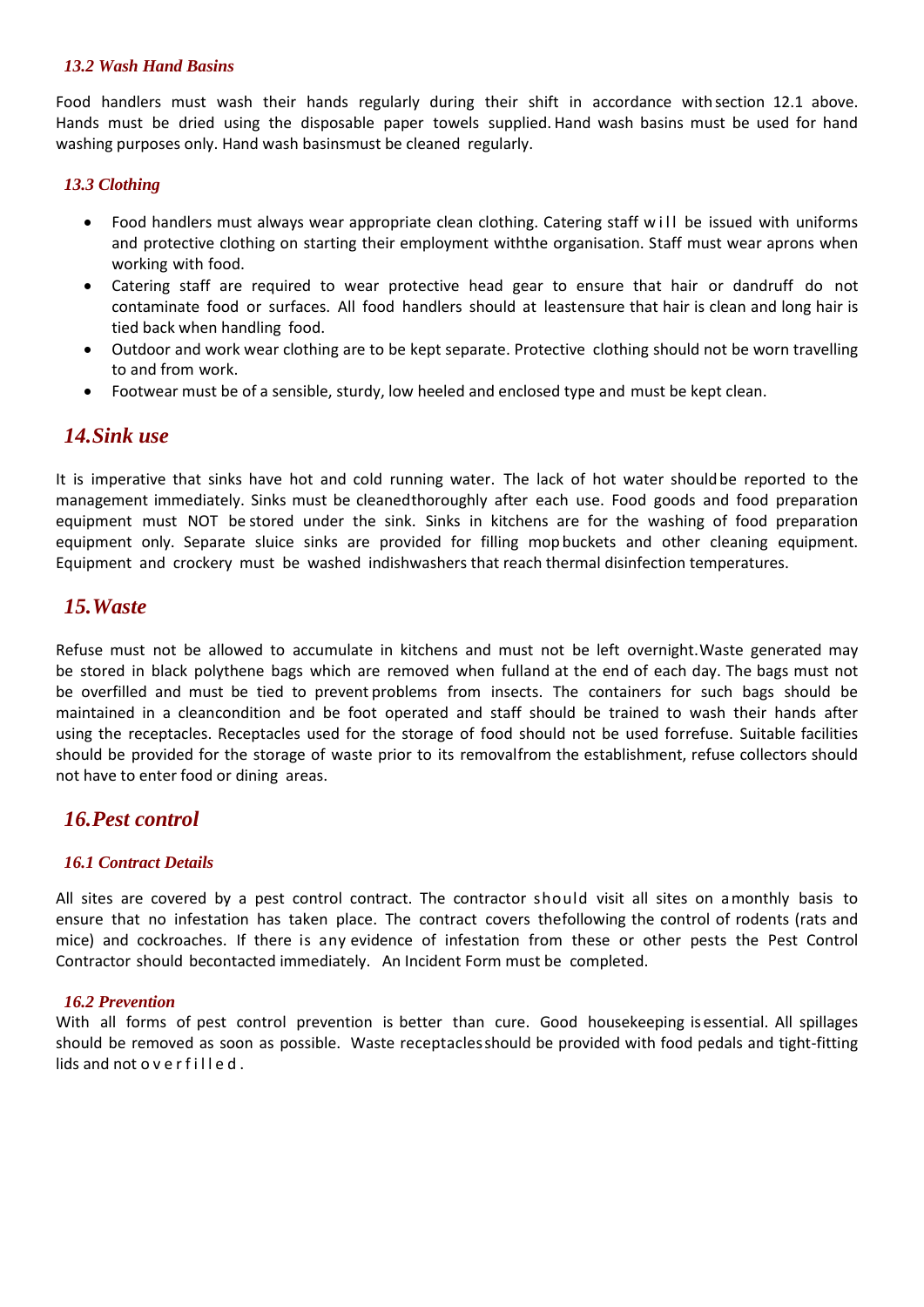## *17.Ensuring safe food handling in training and therapy services*

Training and therapy enables people to achieve health, wellb eing and life satisfaction through participation. Preparing food and beverages is an occupation thatthe majority of us regularly carry out, either as a self-care, work or leisure activity. Assuch it is something that service users often need and want to do as part of their recovery. It may form part of the assessment process to determine a service user's occupational performance, i.e. their level of functional ability, m o t i v a t i o n,

Training interventions that involve food and beverage preparation can range frommaking a cup of tea to a full meal, and can be carried out on a one-to-one basis or as a participant volunteer. All staff should receive appropriate Food Handling training andInfection Control training and annual updates, (DH 2006). They are then responsible forensuring that service users adopt safe and hygienic practices during their interventions.

The procedures outlined throughout the policy document in relation to the storage offood (dry, chilled, frozen), temperature control at all stages of the food chain, use and cleaning of equipment and kitchens should be adhered to in all kitchen areas. In addition:

- Training staff will assess the service user's ability to maintain his/her personal hygiene as part of the overall risk assessment prior to entry into any food preparationarea.
- Assess the service user's current health status and check for skin lesions.
- Establish if the service user has had any current infectious condition or entericsymptoms within the past 48 hours.
- Ensure that that the service user has been given hand hygiene techniquetraining.
- Staff will supervise service users at all times within kitchen areas.
- Dedicated cleaning equipment and materials need to be available and stored safely. Cleaning chemicals need to comply with COSHH regulations and bestored in a locked cupboard.
- In the event of a service user being incontinent, vomiting or any otheraccidental contamination of the floor or preparation surfaces, the kitchen must beclosed immediately and food prepared should not be consumed.
- If food has already been consumed, the food records e.g. purchase details, ingredients and cooking methodology should be retained for inspection by theEnvironmental Health Officer in case it is part of an outbreak.
- The spill should be managed by the person leading the activity using a chlorine- based disinfectant, followed by the domestic environmental deep clean, in linewith the Environmental Cleaning & Spills Management Policy.
- The kitchen should remain closed until the entire area has been decontaminated.
- An incident report must be forwarded to the Governance and Assurancedepartment.

Infection Control and Hand Hygiene technique training for all staff is a legal requirement (DH 2008). Staff involved in the supervision of clients involving food preparation musthave received this training, and will also need to assess the service user's ability toperform hand hygiene prior to handling food. If following such risk assessments serviceusers are unable to clean their hands prior to food preparation then it will be safer tocarry out the food preparation in the individual's own h o m e .

Service users would also need to have food hygiene training if they are involved in preparing food for consumption by any person other than t h e m s e l v e s.

Service users who have had diarrhoea and/or vomiting (D&V) or have been in contactwith someone with D&V in the last 48 hours must be notified to Infection Control andmust not be allowed into the kitchen until cleared by Infection C o n t r o l .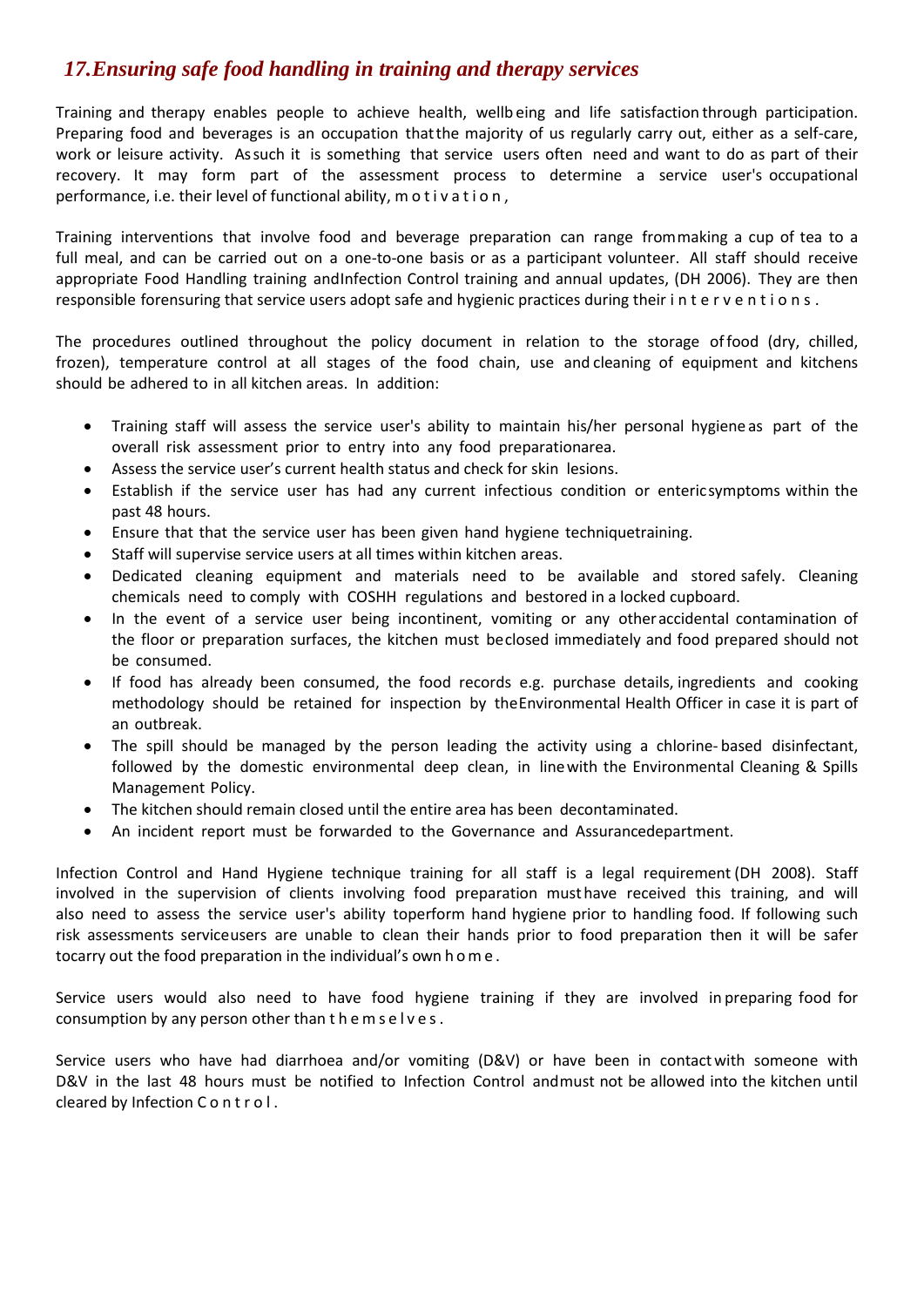## <span id="page-11-0"></span>*18.Provision of catering for functions*

All catering for organizational functions should be provided by either the internal catering provider or from a caterer who has provided the satisfactory documentaryevidence to management to verify they abide by the minimumstatutory requirements.

## <span id="page-11-1"></span>*19.Process for Implementation*

All managers with responsibility for services that handle food must ensure that allrelevant staff are aware of, and adhere to, this Policy. A food handler is anyone who isinvolved in the handling or preparation of food goods and beverages. This Policy will be regularly reviewed and updated in accordance with developments in legislation, with particular reference to identifying points that are critical to food safety.

## <span id="page-11-2"></span>*20.Monitoring Arrangements*

The monitoring of this policy will be done via the Strategic and Operational Coordinators.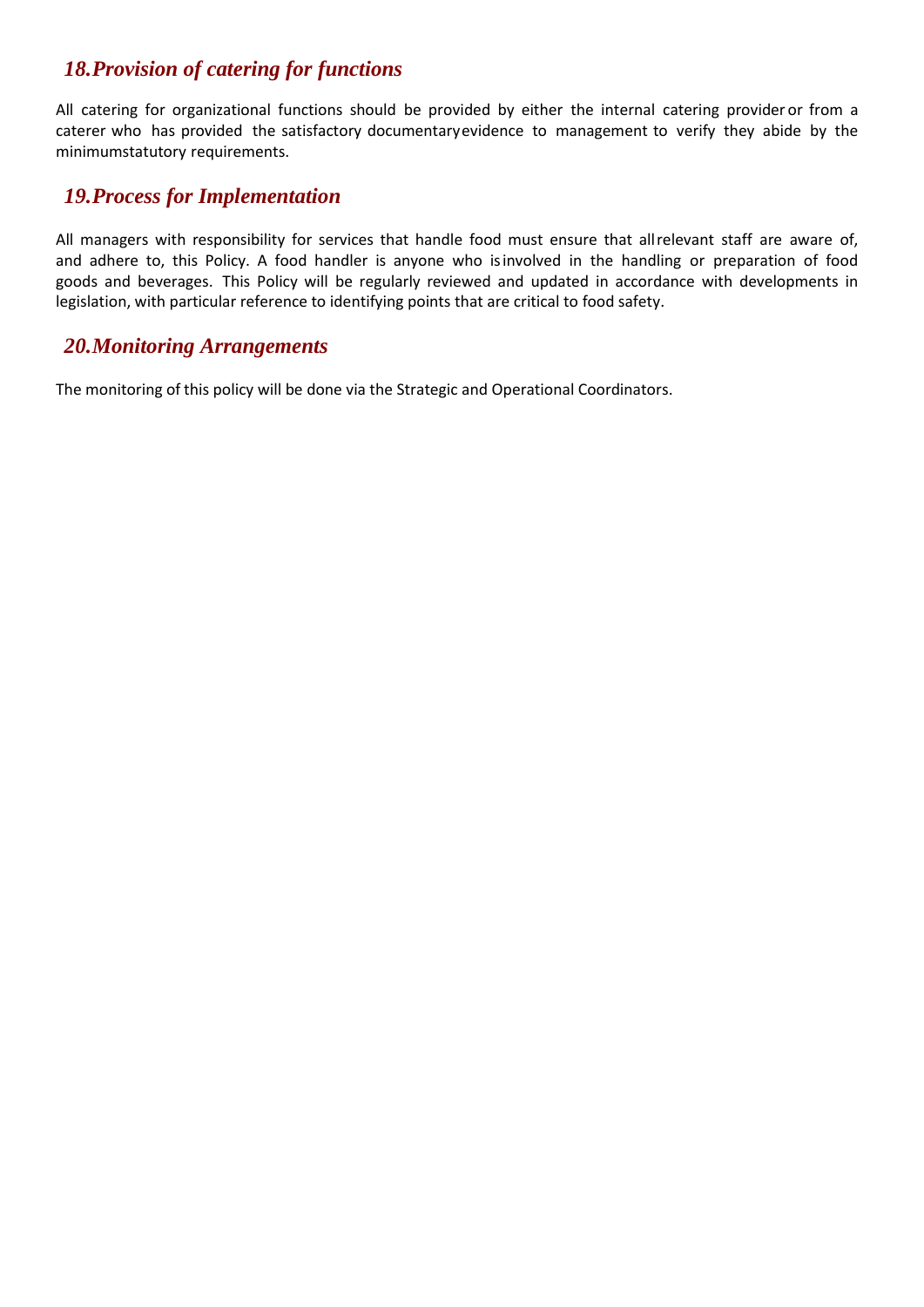## *PART 2*

## *Procedure for dealing with a suspected outbreak (diarrhea and vomiting)*

## <span id="page-12-0"></span>*21.Definition*

Diarrhea and vomiting (D&V) can have many causes. Organisms causing diarrhea and vomiting are spread by the fecal oral route. To become infected, one must ingest the organism. Most commonly this will result from unwashed hands being in contact with the mouth. It is often assumed that when outbreaks of diarrhea and/or vomiting occurthat food poisoning is the cause. This is quite often not the case, but this policy refers tooutbreaks of diarrhea and vomiting where food has been implicated. Food poisoningmay be defined as "an acute illness", usually of sudden onset brought about by eatingcontaminated or poisonous food." The symptoms normally include one or more of thefollowing: abdominal pain, with or without diarrhea, vomiting and nausea. Theincubation period is normally short (between one and 48 hours). The number of bacteria required to cause illness in the healthy adult is usually large and multiplication ofbacteria normally occurs within the food. Sufferers usually recover in a few daysdepending on the organisms; but where body defenses are low, more serious consequences may arise. Any person suffering from D&V must be isolated immediatelyand Infection Control informed.

(Refer to the Infection Control, Isolation, Diarrhea & Vomiting and Outbreak Management Policies).

## <span id="page-12-1"></span>*22.Objectives*

The objectives of this Policy are to ensure prompt action in the event of a suspected outbreak of food poisoning. An outbreak may be defined as an incident affecting two ormore people.

- 22.1 Recognising an outbreak of diarrhea and vomiting.
- 22.2 Identifying its defining aspects and characteristics.
- 22.3 Preventing recurrence
- 22.4 Identification of communication with external agencies with responsibilities in relation to the outbreak.

## <span id="page-12-2"></span>*23.Guiding principles*

For effective and efficient management of an outbreak, this policy is based on the following principles:

- 23.1 Personal responsibility of named individual members for managing definedaspects of the outbreak.
- 23.2 Maintaining clear lines of communication within the organisation and related areas,
- and satisfactory managing communication with external agencies.
- 23.3 Keeping the operational details of this policy up to date.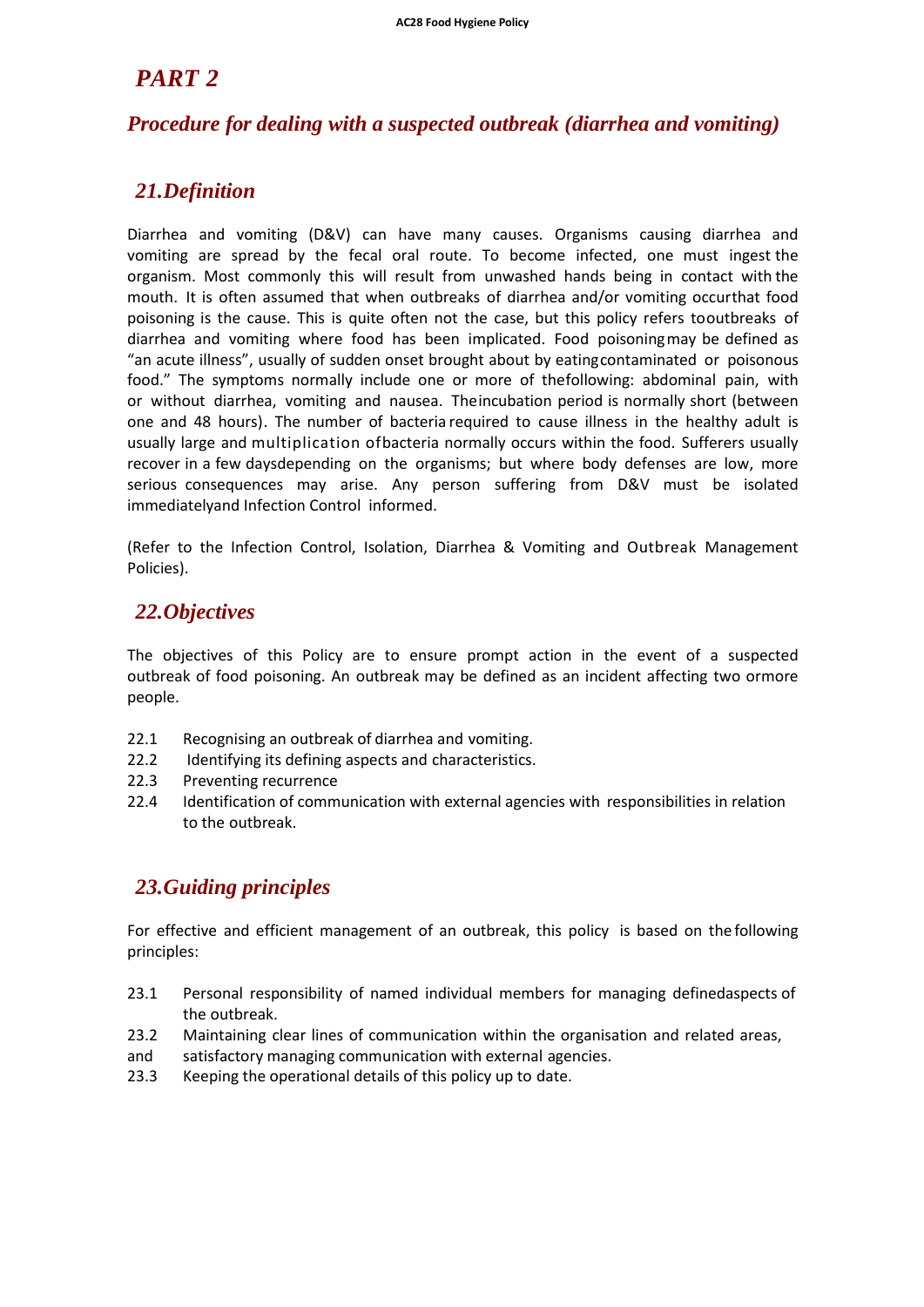## <span id="page-13-0"></span>*24.Overall responsibility*

It is the responsibility of Sanctuary Trust's Board of Directors, in conjunction with Managers and Operational Coordinators to instigate the Outbreak Policy and notify the Environmental Health Agency (EHA). The EHA will help direct the management of the outbreak in the organisation and/or related areas.

The Policy should be instituted when:

- a member of staff/volunteer reports that they are suffering from diarrhea and/ or vomiting
- persons purchasing food from, or eating at the premises complain that they have subsequently been ill
- staff, volunteer, customer or visitors begin to report vomiting and/or diarrhea whilst on the premises

It is usual for the local Environmental Health department to be contacted in such cases.The Infection Control Team will be responsible for making this d e c i s i o n .

## <span id="page-13-1"></span>*25.Immediate Action*

25.1 At any time any member of staff discovering a volunteer, service user or other member of staff with diarrhea and/or vomiting, will report this to the coordinator on duty. The individual must be isolatedimmediately on enteric precautions regardless of what might have caused thesymptoms. It is the fact that someone has diarrhea that denotes the level of infectiousness. If food or meals that have been prepared at Sanctuary Trust premises are implicated, this should be highlighted at this stage.

25.2 The coordinator in charge will promptly inform management providing details of the suspected outbreak. If food is implicated or there is any suspicion of breaches in food hygiene regulations management will notifythe local Environmental Health Officer to carry out joint investigations. Management will provide advice on the isolation of those individuals affected. To prevent cross-contamination, hand-washing techniques should be strictly adhered to, (refer tothe Hand Hygiene Policy).

The incident must be reported to the Sanctuary Trust Board of Directors, identifying the location of the alleged incident, the name of the person reporting the incident, and information regarding the food or meals that have been implicated. If the suspected outbreak occurs during a weekend or Bank Holiday, the coordinator in charge should contact the Director on call and in turn they should contact Environmental Health immediately. The coordinator on duty should ensure, that further meals or suspected food are not served from the premises concerned, until the Environmental Health Officer has carried out a full investigation.

#### See Appendix 1

25.3 Management will contact the local Environmental Health Officer who will carry out an immediate investigation of the premises where the suspected source of the food poisoning was. The coordinator on duty should accompany the Environmental Health Officer during their inspection of the premises. The first priority of the Environmental Health Officer will be to establish whether or not the illness is food-borne and if so, prevent the spread. In all cases of reported food poisoning the Environmental Health Officer has the responsibility to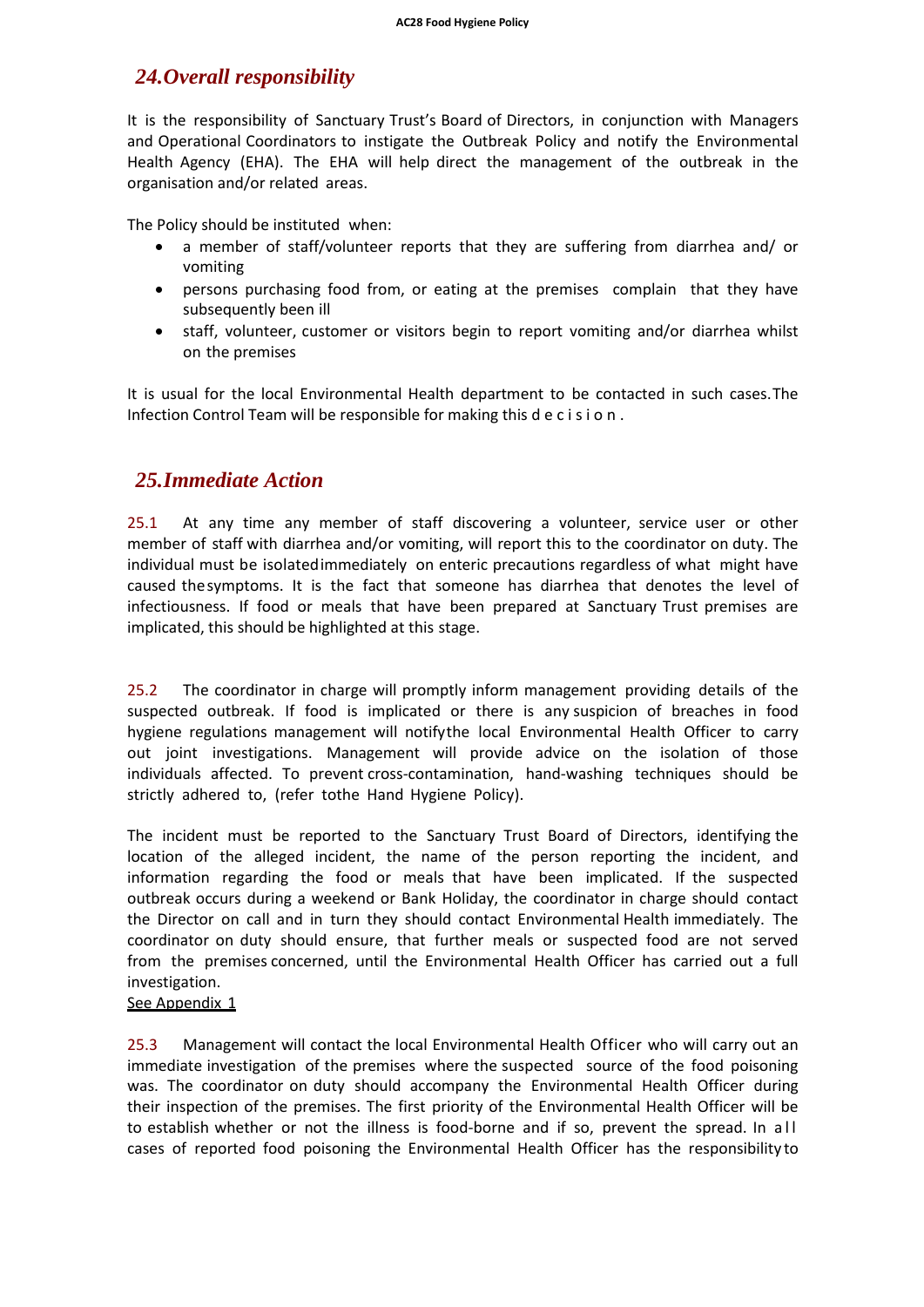determine whether there has been a breach of hygiene regulations or the Food SafetyAct. If the Environmental Health Officer believes that there has been a breach of legislation they will lead the investigation, with the assistance of the coordinator. In some cases the officer may recommend that the premises be closed pending a thorough investigation. If the Environmental Health Officer is satisfied with the methods of food preparation and production, and believes there is no case for legal liability Sanctuary Trust Management will continue with an internal investigation. This will be performed in collaboration with the Environmental Health Officer. All food outlets within the organisation will be investigated. Activity kitchens, snack bars and beverage outlets will be closed and will remain closed until the source has been identified and until Sanctuary Trust are satisfied that no other breaches have contributed to the outbreak and any recommendations have been implemented. See Appendix 2

### <span id="page-14-0"></span>*26.Investigation*

26.1 The objectives of the investigation of an outbreak are to:

- Determine which organism, or chemical, was responsible;
- Trace all cases and carriers, especially those involved in food handling;
- Determine which stage of the food preparation allowed bacterial multiplication;
- Recommend how food should be prepared in the future to prevent recurrencesand further spread.

26.2 Coordinators will compile lists of all people (staff, volunteers, participants, customers and visitors) who have reported as suffering from the symptoms of food poisoning. Details of the symptoms and the names of the people will then be presented to Sanctuary Trust management.

Sanctuary Trust Management will agree the mechanism, the collection of specimens and the nature of specimens to be collected. All people involved in the preparation of the suspect food will also be required to produce fecal specimens. If any people involved in the preparation of the suspect food have reported symptoms Sanctuary Trust Management should ensure that they are suspended from duty pending advice from Board of Directors.

#### *27.At the end of the outbreak*

It is the responsibility of Sanctuary Trust's Management and Board of Directors to analyse the results of the investigation, initiate necessary action and to declare the outbreak over.

A critical review of the cause, identification and management of any outbreak should beheld soon after the event so as to identify positive aspects and those areas which require improvement. Findings should be reported to the Board of Directors.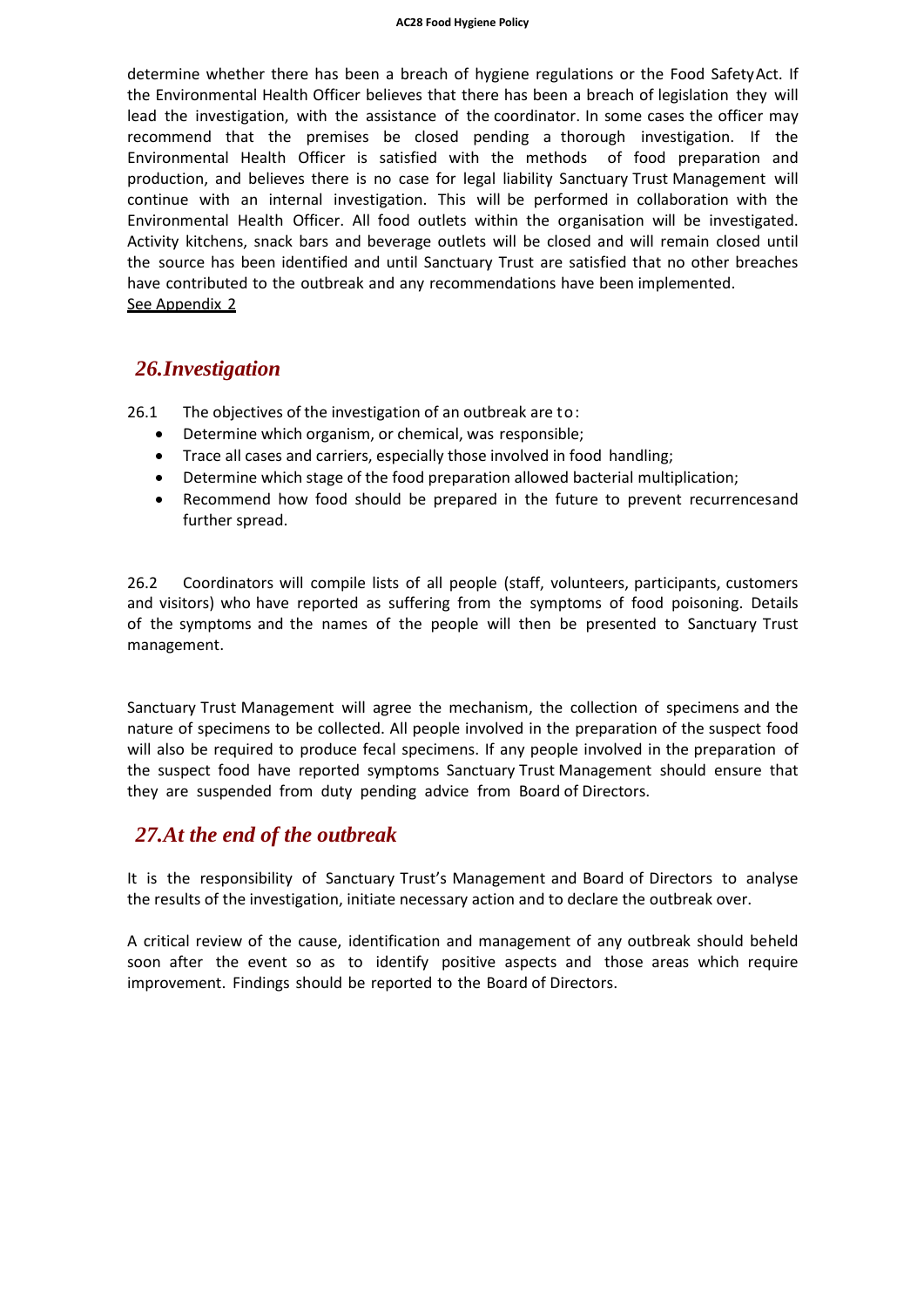#### **The role of the Environmental Health Officer with regard to food hygiene**

The Environmental Health Officer (EHO) is a local authority official responsible for the enforcement of legislation relating to food hygiene and food safety. The functions of an EHO in the field of food hygiene can be summarised as follows:

- To ensure product safety and fitness for consumption;
- To reduce possible sources of contamination entering the food environment;
- To monitor conditions and hygienic operation within the food environment;
- To ensure compliance with relevant legislation;
- To establish the integrity of management and effectiveness of control procedures
- To offer professional advice

Hygiene offences can be the subject of a prosecution or the issue of an improvement notice allowing not less than 14 days to comply. Where there is an imminent risk of injuryto health an emergency prohibition notice can be served requiring the immediate cessation of a process or use of equipment, or the closure of the premises; food which is regarded as unfit for consumption or is contaminated can be seized. However, most EHO's prefer, in the first instance, to act by means of a letter specifying items to be remedied within a stated time, provided they are confident the work will be carried out.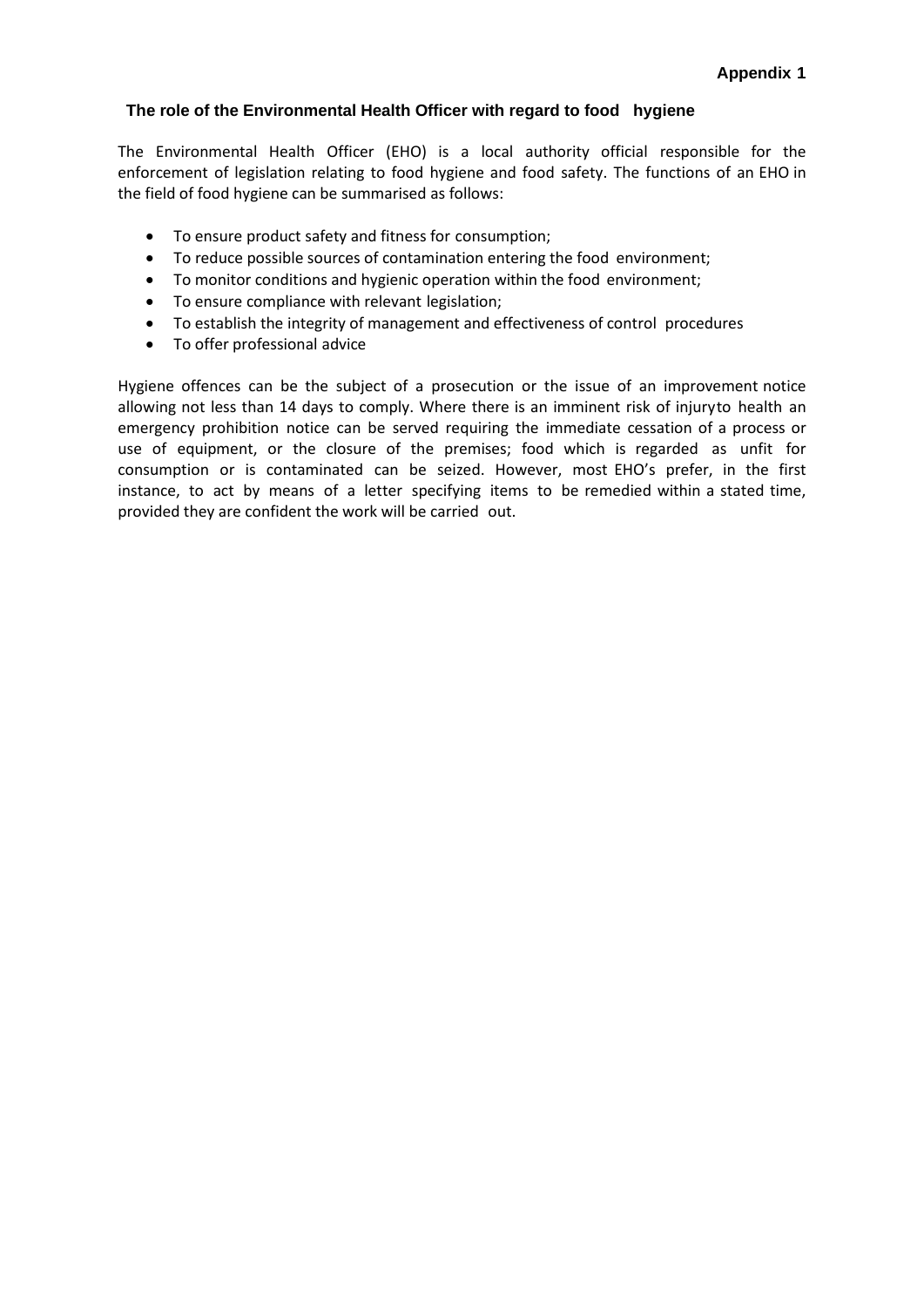| <b>Department</b> | <b>Contact Name</b> | <b>Telephone Number</b> |
|-------------------|---------------------|-------------------------|
|                   |                     |                         |
|                   |                     |                         |
|                   |                     |                         |
|                   |                     |                         |
|                   |                     |                         |
|                   |                     |                         |
|                   |                     |                         |
|                   |                     |                         |
|                   |                     |                         |
|                   |                     |                         |
|                   |                     |                         |
|                   |                     |                         |
|                   |                     |                         |
|                   |                     |                         |
|                   |                     |                         |
|                   |                     |                         |
|                   |                     |                         |
|                   |                     |                         |
|                   |                     |                         |
|                   |                     |                         |
|                   |                     |                         |
|                   |                     |                         |
|                   |                     |                         |
|                   |                     |                         |
|                   |                     |                         |
|                   |                     |                         |
|                   |                     |                         |
|                   |                     |                         |
|                   |                     |                         |
|                   |                     |                         |
|                   |                     |                         |
|                   |                     |                         |
|                   |                     |                         |